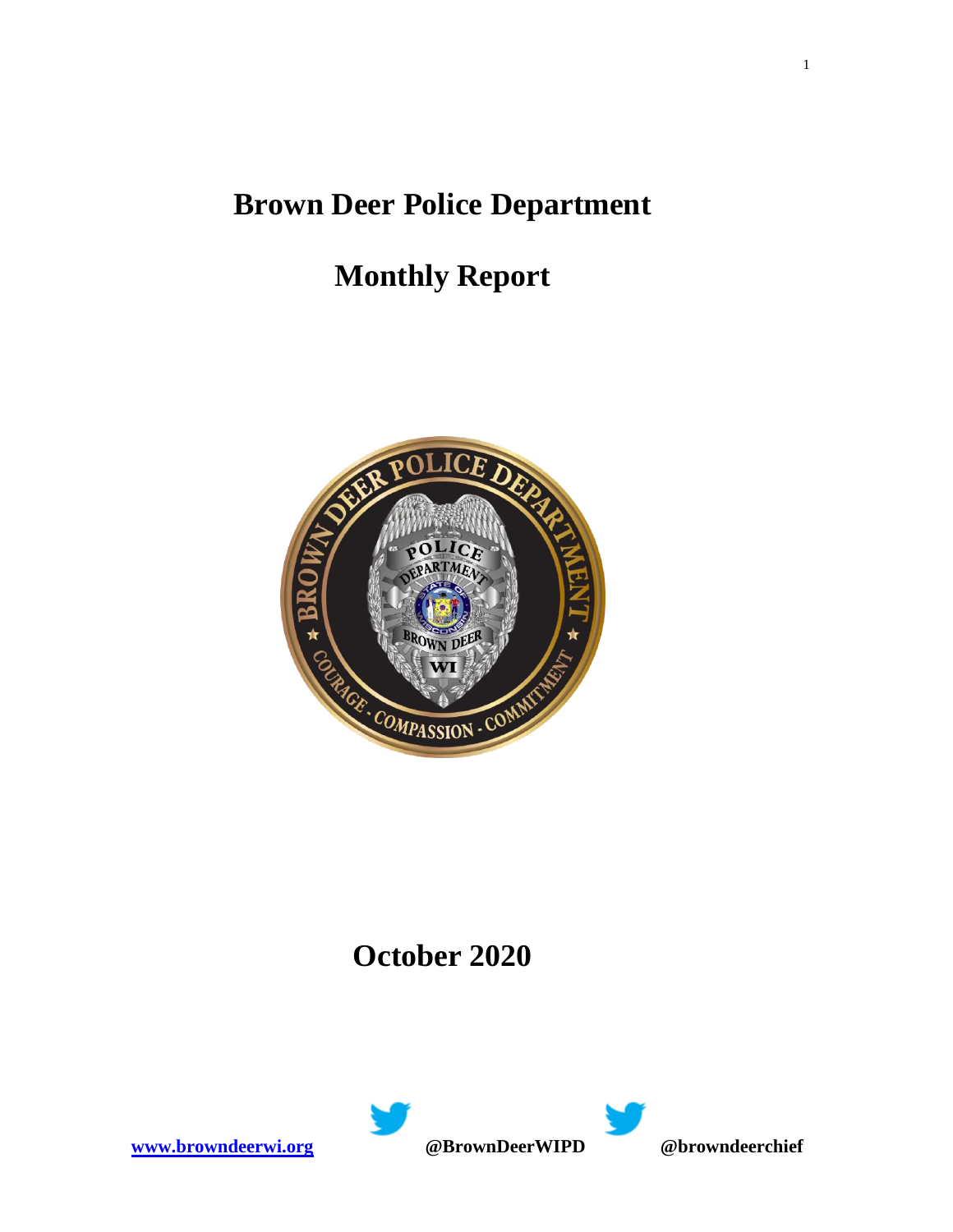#### *Activity Report:*

During the month of October, the Brown Deer Police Department responded to 1443 calls for service, issued 374 traffic citations, 80 parking citations and made 105 non-traffic related arrests/citations. Overall activity level was lower when compared with the prior year.

#### **Citations & Arrests**

Traffic: 374 Non-Traffic: **105**

| <b>Speed Related</b>               | 93  | Weapon Related            |    |
|------------------------------------|-----|---------------------------|----|
| <b>Traffic Signs &amp; Signals</b> | 14  | Battery/Assault           |    |
| <b>Driver License Violations</b>   | 121 | Burglary/Trespassing      |    |
| Vehicle Registration               | 13  | <b>Disorderly Conduct</b> | 15 |
| OMVWI/PAC                          | 10  | Obstructing/Resisting     | 3  |
| Insurance                          | 43  | <b>Drug Related</b>       | 32 |
| <b>Seat Belts</b>                  | 63  | Theft                     |    |
| All Others                         | 17  | <b>Retail Theft</b>       | 10 |
|                                    |     | Robbery                   |    |
|                                    |     | <b>Domestic Related</b>   | 13 |
|                                    |     | Warrants                  |    |
|                                    |     | <b>All Others</b>         | 14 |

#### **Chief's Report**

Due to the COVID-19 pandemic the Department continues to operate under its pandemic operations policy; however, we've returned to normal operations following CDC and North Shore Health Department guidelines

The Department's Mobile Field Force was dispatched to assist in maintaining the peace in Wauwatosa on three separate occasions during the month of October.



The Department has continued to notice a rise in illegally possessed firearms. So far this year 52 guns have been seized.



⚫ Page 2 **www.browndeerwi.org**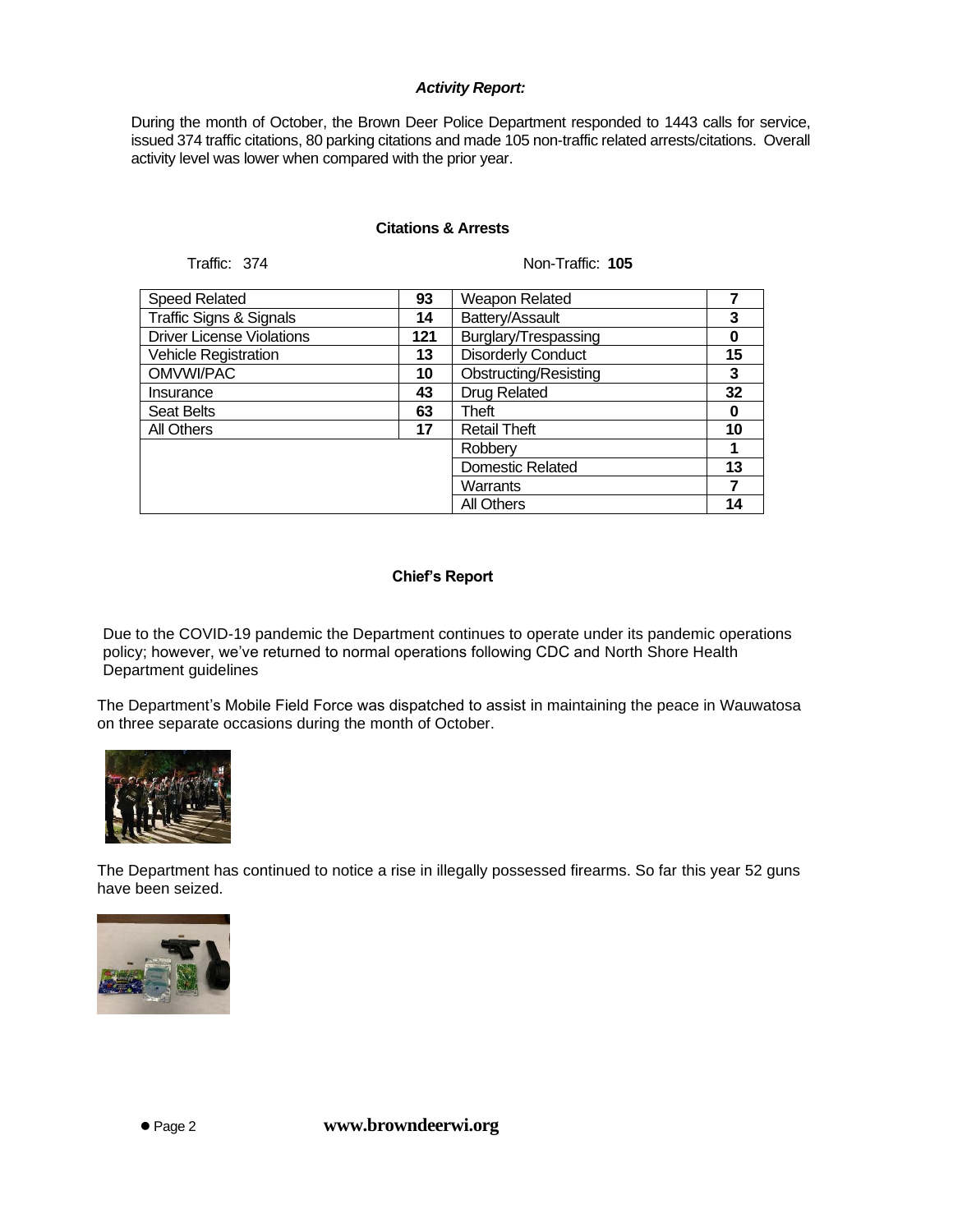### **2019/2020 Year to Date Calls for Service**



**2019/2020 Year to Date Enforcement Action (arrests, citations & warnings)**

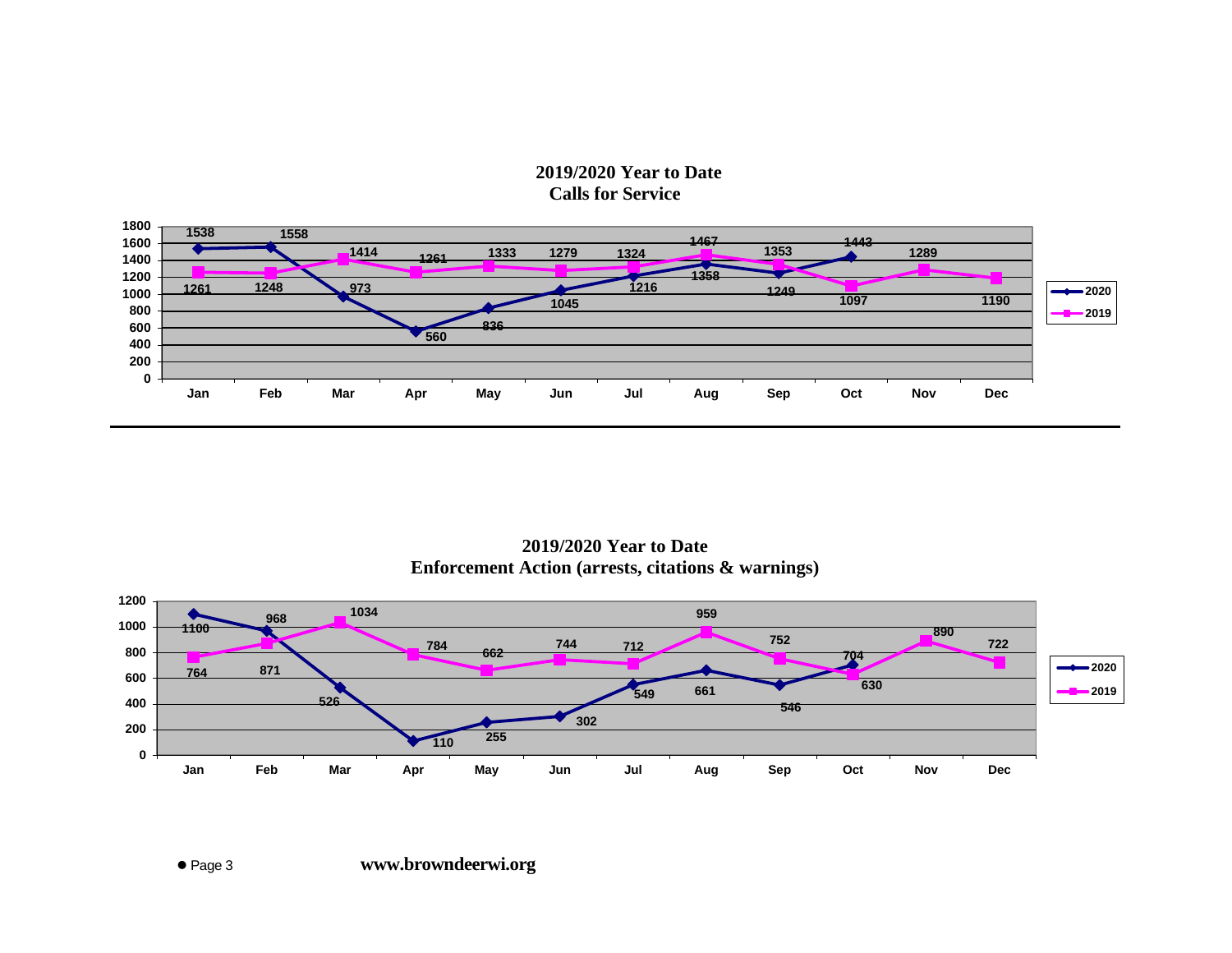### **Reported Crime Comparison October 2019/2020**



## **Reported Crime Comparison Year to Date**

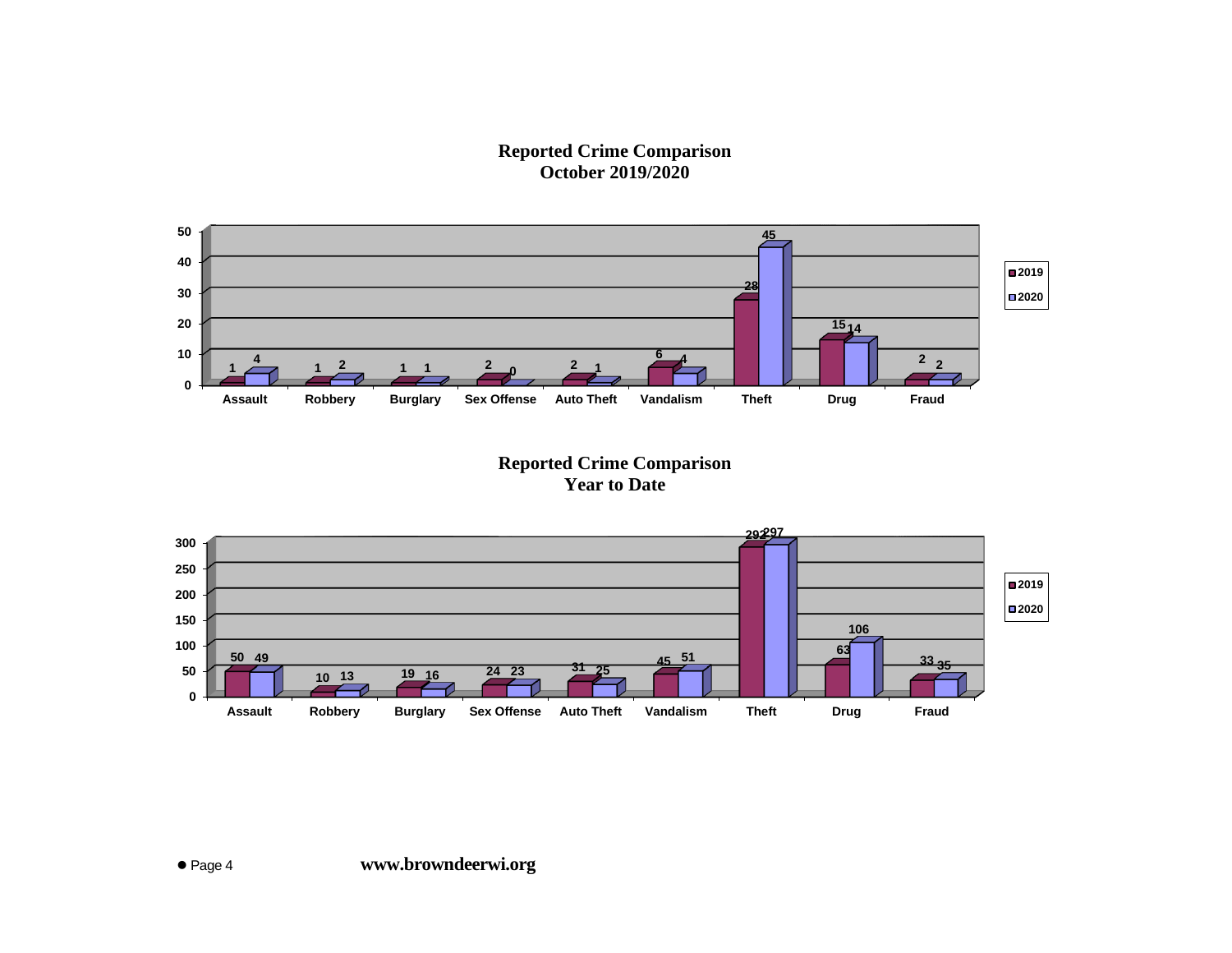

General Calls for Service – Complaints that typically do not require a police report and/or those that occur infrequently enough that they can't be assigned to one of the listed categories. Examples would be disabled vehicles, death investigations, etc.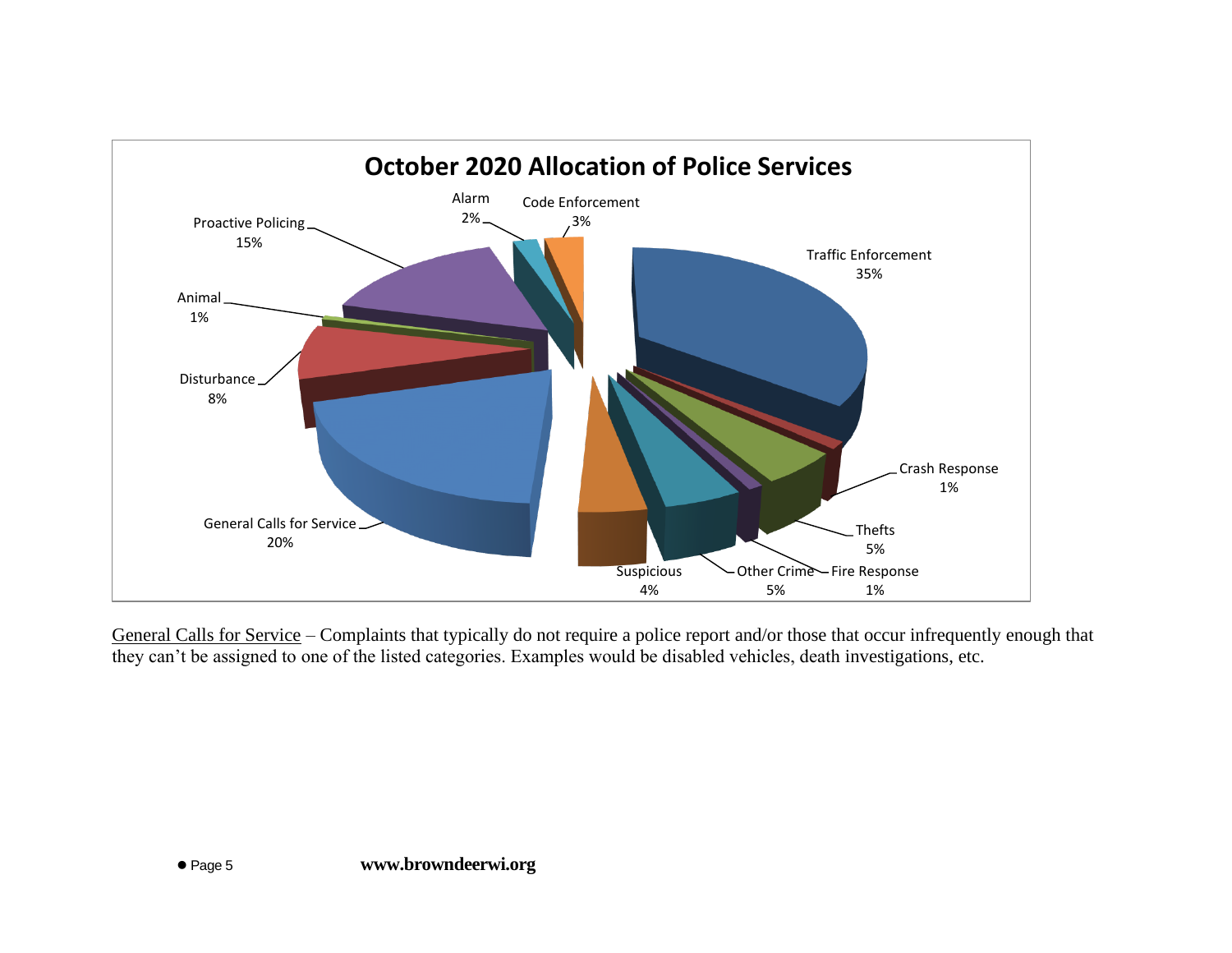

\* 70% of Bayside Reported Incidents are associated with the Communications Center



Part I offenses include: Homicide, assaults, burglary, robbery, theft and MV theft. Part II offenses include general order crimes such as disorderly conduct, frauds, vandalism, narcotic offenses.